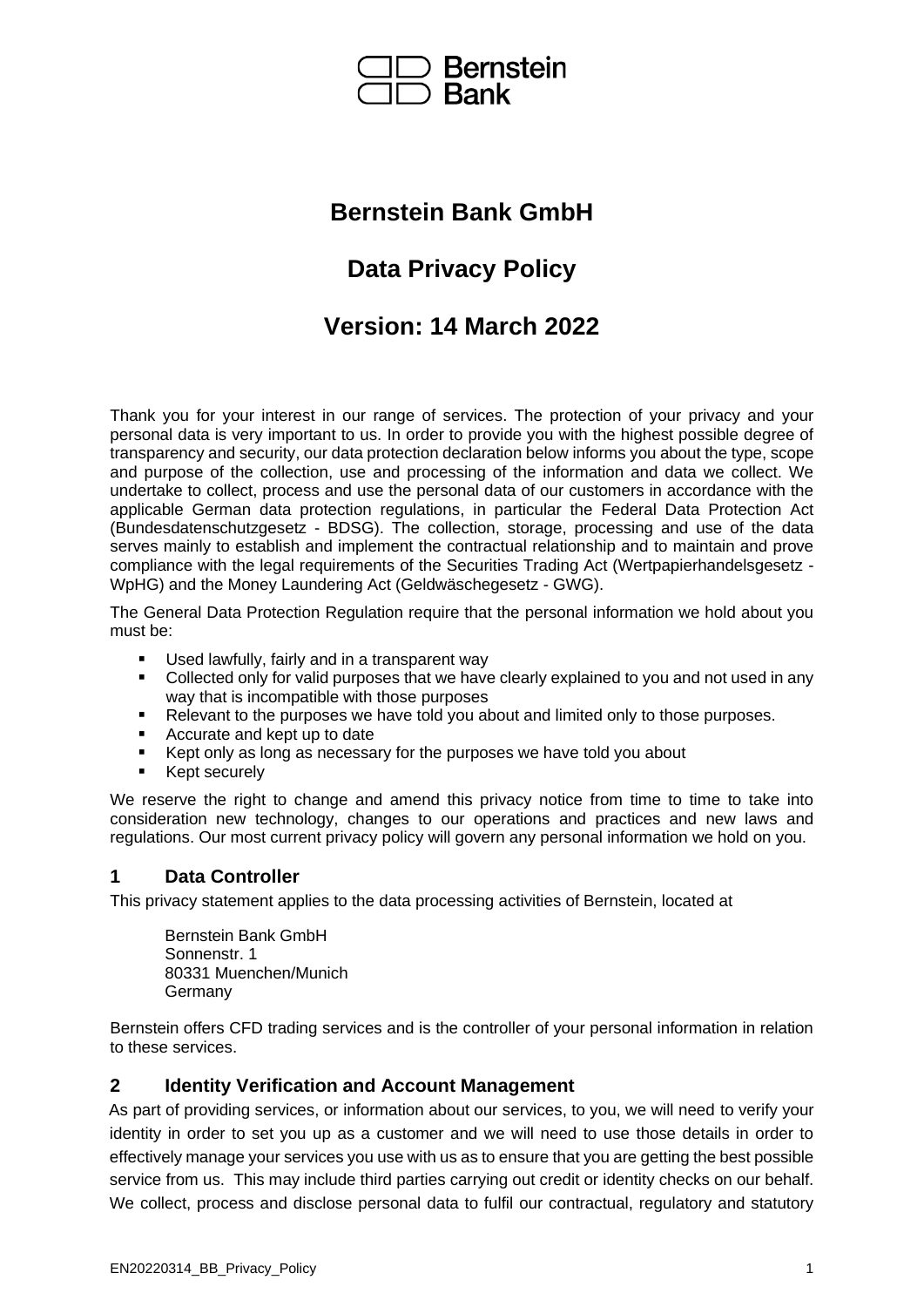

obligations to our clients. It is in our legitimate business interest to do so and the use of your personal information in this way is necessary for us to deliver our contracted services to you. We also have an obligation to comply with applicable laws and regulations of the German supervisory authority (BaFin), the European Financial Regulator (ESMA), Law Enforcement Agencies, data protection agency, tax authorities, among others. For the avoidance of doubt, the lawful basis under which we process your personal data is for the fulfilment of our contractual obligations to you, our legitimate interest and to fulfil Bernsteins legal, regulatory or statutory obligation.

# **3 Provisions, Improvement and Development of Products and Services**

Upon the business transaction we will need to use your personal information to perform our services and comply with our obligations to you. It is in our legitimate interests to ensure that we provide you with the best products and services so we may regularly review your needs to ensure that you get the best possible products and services from us. We may from time to time use personal information provided by you through your use of our services and/or through customer surveys to help us improve our products and services when you have opted to receive marketing materials from us. This approach is in our legitimate interest.

#### **4 Settlement of Enquiries and Disputes**

Where we consider there to be a risk that we may need to defend or bring legal claims, we may retain your personal information as necessary for our legitimate interests in ensuring that we can properly bring or defend legal claims. We may also need to share this information with our insurers or legal advisers. How long we keep this information for will depend on the nature of the claim and how long we consider there to be a risk that we will need to defend or bring a claim. It is in our legitimate interests to use your personal information in such way

- to third parties, including auditors and
- regulatory authorities.

#### For example

- on the implementation of measures to combat money laundering, and
- due diligence reviews,
- to detect and prevent fraud,
- **•** for monitoring and recording telephone conversations,
- for information about changes to our services,
- to respond to complaints and inquiries and
- to update your records.

We do this in order to comply with our legal obligations and also because it is in our legitimate interest.

#### **5 Compliance with Applicable Laws and Regulations**

We may need to use your personal information to comply with applicable laws, court order or other judicial process, or the requirements of any applicable regulatory authority and share your personal information with third parties including but not limited to auditors and regulators. For instance, to conduct anti-money laundering and due diligence checks, to detect and prevent fraud, to monitor and record phone calls, to inform you of any changes in our services, to respond to complaints and enquiries, to maintain your records up to date. We do this to comply with our legal obligations and also because it is in our legitimate interest to do so.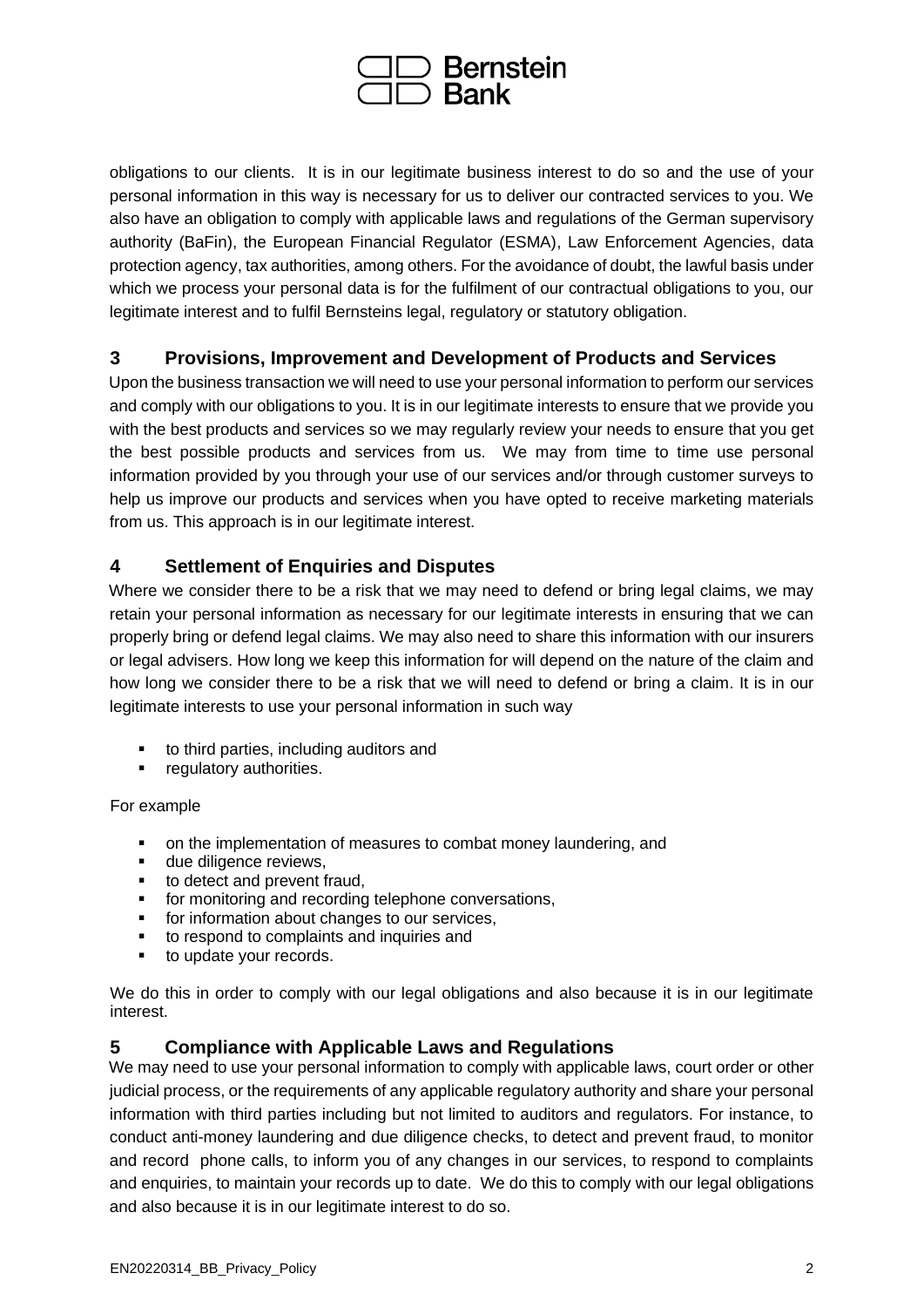

# **6 Profiling and Automated Decision-Making**

We may from time to time use personal information about you to form profiles about you so that we understand your needs and provide the very best products and services we can. We may also make decisions about you through automated profiling or automated credit checks which could affect your ability to use our services. We may need to do this either to perform our legal obligations or because it is in our legitimate interest to use your personal information in such a way. You can object to an automated decision being made and ask us to verify the information obtained and or request another staff member to review it. Profiling means any form of automated processing of personal data consisting of the use of personal data to evaluate certain personal aspects relating to a natural person, performance at work, economic situations, health, personal preferences, interests, reliability, behaviour, location, movements etc.

#### **7 Marketing**

We may collect your name and contact details (such as your email address, phone number or address) in order to send you information about our products and services which you might be interested in. We may collect this directly from you, or through a third party. If a third party collected your name and contact details, they will only pass those details to us for marketing purposes if you have consented to them doing so. It is in our legitimate interest to use your personal information in such way.

You always have the right to "opt out" of receiving our marketing. You can exercise the right at any time by contacting us. If we send you any marketing emails, we will always provide an unsubscribe option to allow you to opt out of any further marketing emails. If you "opt-out" of our marketing materials you will be added to our suppression list to ensure we do not accidentally send you further marketing.

We never share your name or contact details with third parties for marketing purposes unless:

- We have your "opt-in" consent to share your details with a specific third party for them to send you marketing information
	- or
- we do use third party service providers for marketing information and measures, but we only allow them to use that information on our instructions on our behalf and where they have agreed to treat the information confidentially and to keep it secure and it is in our legitimate interest to use your personal information in such way.

We retain your details on our marketing list until you "opt-out" at which point we add you to our suppression list. We keep that suppression list indefinitely to comply with our legal obligations to ensure we do not accidentally send you any more marketing.

#### **8 Website Information**

Our web pages and emails may contain web beacons or pixel tags or any other similar type of data analysis tools which allow us to track receipt of correspondence and to count the number of users that have visited our webpage or opened our correspondence. Where your personal information is completely anonymised, we do not require a legal basis as the information will no longer constitute personal information. However, where your personal information is not in an anonymised form, it is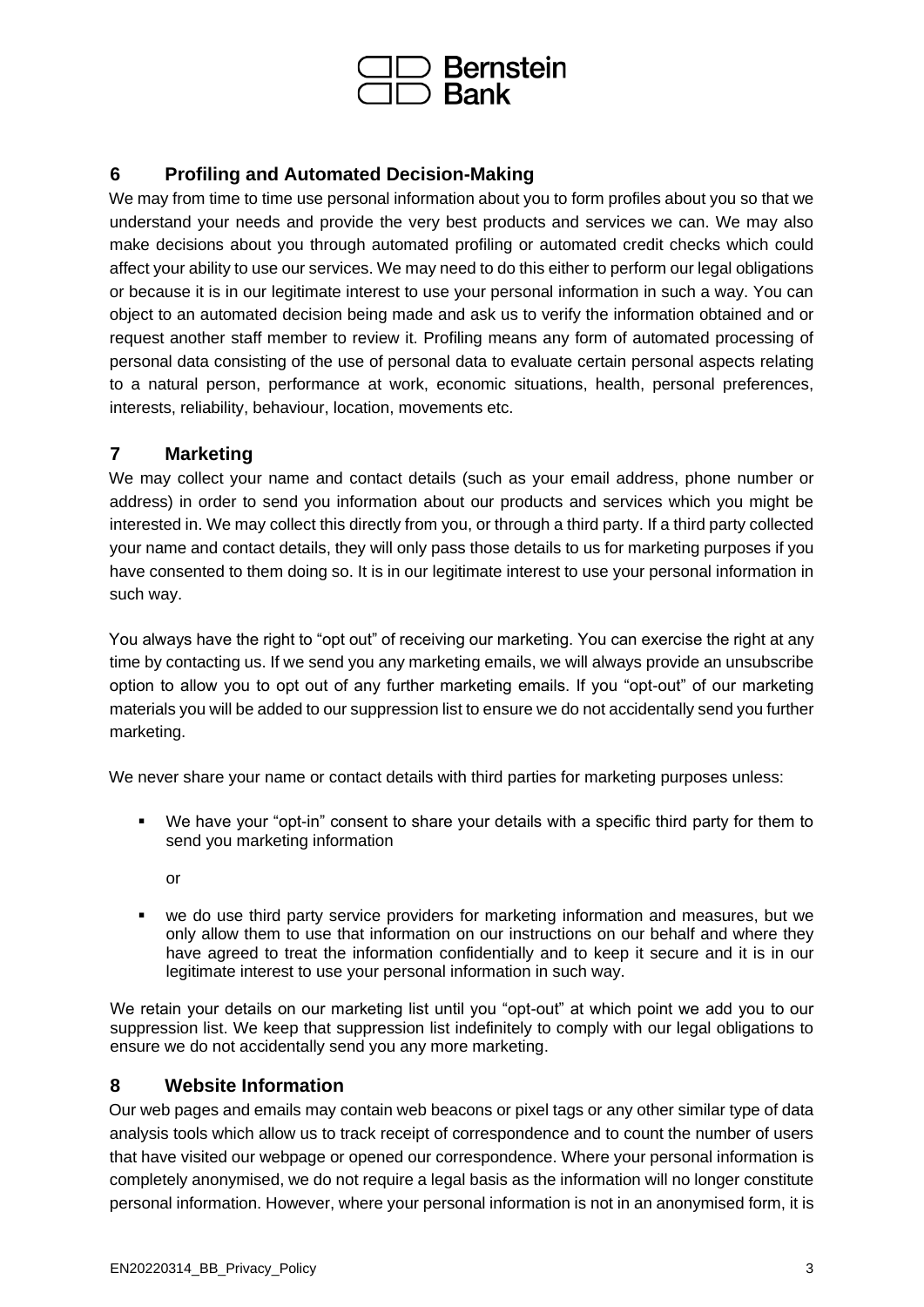

in our legitimate interest to continually evaluate that personal information to ensure that the products and services we provide are relevant to the market.

#### **9 References and Surveys**

From time to time, third parties, such as credit agencies may approach us to provide a credit reference about you for credit and identity checks. It may be in our legitimate interest to comply with our legal obligations or we may be obliged to provide such a reference in order to comply with a legal obligation.

From time to time, we may send you surveys as part of our customer feedback process and it is in our legitimate interest to ask for feedback to ensure that we provide the best service to you. However, we may from time to time also ask you to participate in other surveys and if you agree to participate in such surveys we rely on your consent to use the personal information we collect as part of such survey. All responses to any survey we send out whether for customer feedback or otherwise will be aggregated and depersonalised before survey results are shared with any third parties.

#### **10 Internal Business and Record Keeping**

We may need to process your personal information for internal business and research purposes and record keeping purposes. Such processing is in our own legitimate interests and is required in order to comply with our legal and regulatory obligations. This may include any communications that we have with you in relation to the services we provide to you and our relationship with you. We will also keep records to ensure that you comply with your obligations under any contract you have entered into with us.

#### **11 Our Premises**

We collect information about visitors to our premises. We may record information on your visit, including the date and time, who you are visiting, your name, employer, contact details and vehicle registration number. If you have an accident at our premises, this may include an account of your accident. It is in our legitimate interest to do so.

We may operate CCTV at our premises which may record you and your activities. We display notices to make it clear what areas are subject to surveillance. We only release footage following a warrant or formal request from law enforcement, or as necessary in relation to disputes. It is not only a legal requirement but also in our legitimate interest to do so.

#### **12 Sharing with Cooperation Partners and Suppliers**

We may share your personal information with cooperation partners who provide services on our behalf or have introduced you to us or other cooperation partners or suppliers we have engaged with. It is in our legitimate interest to use your personal information in such way to provide you with our services.

#### **13 Sharing with Group Entities and Corporate Restructuring**

We may share your personal information with other entities in our group (i.g. sister and/or daughter companies, ultimate holding company) as part of our regular reporting activities on company performance, in the context of a business reorganisation or group restructuring exercise, and for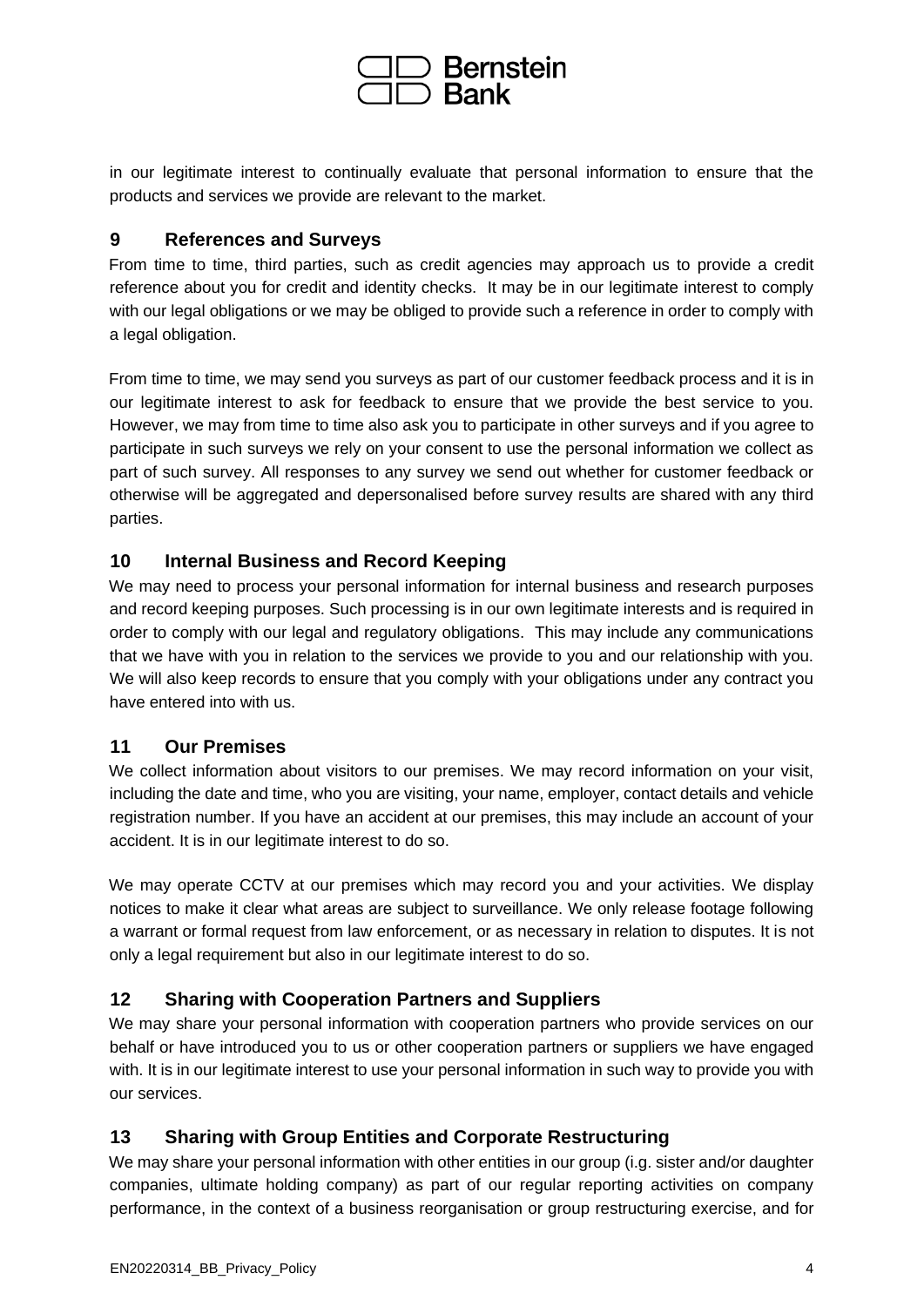

system maintenance support and hosting of data. It is in our legitimate interest to use your personal information in such way.

We may share your personal information with other third parties, for example in the context of the possible sale or restructuring of the business where necessary in connection with the purposes which your information was collected for. It is in our legitimate interest to do so.

#### **14 Collection of Personal Data**

We may collect the following types of information from actual or potential customer:

- name, address and contact details including but not limited to phone number and email address
- date of birth and gender
- professional and employment details
- ID and/or passport number
- national/tax identification number
- information about your income and wealth including details about your assets and liabilities, account balances, tax and financial statements
- trading history and performance
- Social media or other network data when these technologies are used by you to communicate with Bernstein
- Your used IP-addresses
- Information on hardware and software used, including usage data
- any other similar information

We obtain this information through your use of our services or other dealings with us including through any of our websites, apps, the account opening applications, demo sign up, webinar sign up, subscribing to news updates and from information provided in the course of ongoing customer communication. We may collect this information about you from third parties either through boughtin third party marketing lists, publicly available sources or through our 'refer a friend' scheme. When we do so, we ensure that any third party providing personal data to us have the required consent from the data subject to disclose the personal data to Bernstein.

We may ask for other personal information voluntarily from time to time and if you choose not to provide the information we require to fulfil your request for a certain product or service, we may not be able to provide you with the requested product or service and it could mean that we need to terminate the service or account you have with us or our partners.

Depending on the services you use with us, please note that we keep records of your trading history including:

- products you trade and their performance
- products we trade on your behalf and their performance
- historical data about the trades and investments you made including the amount invested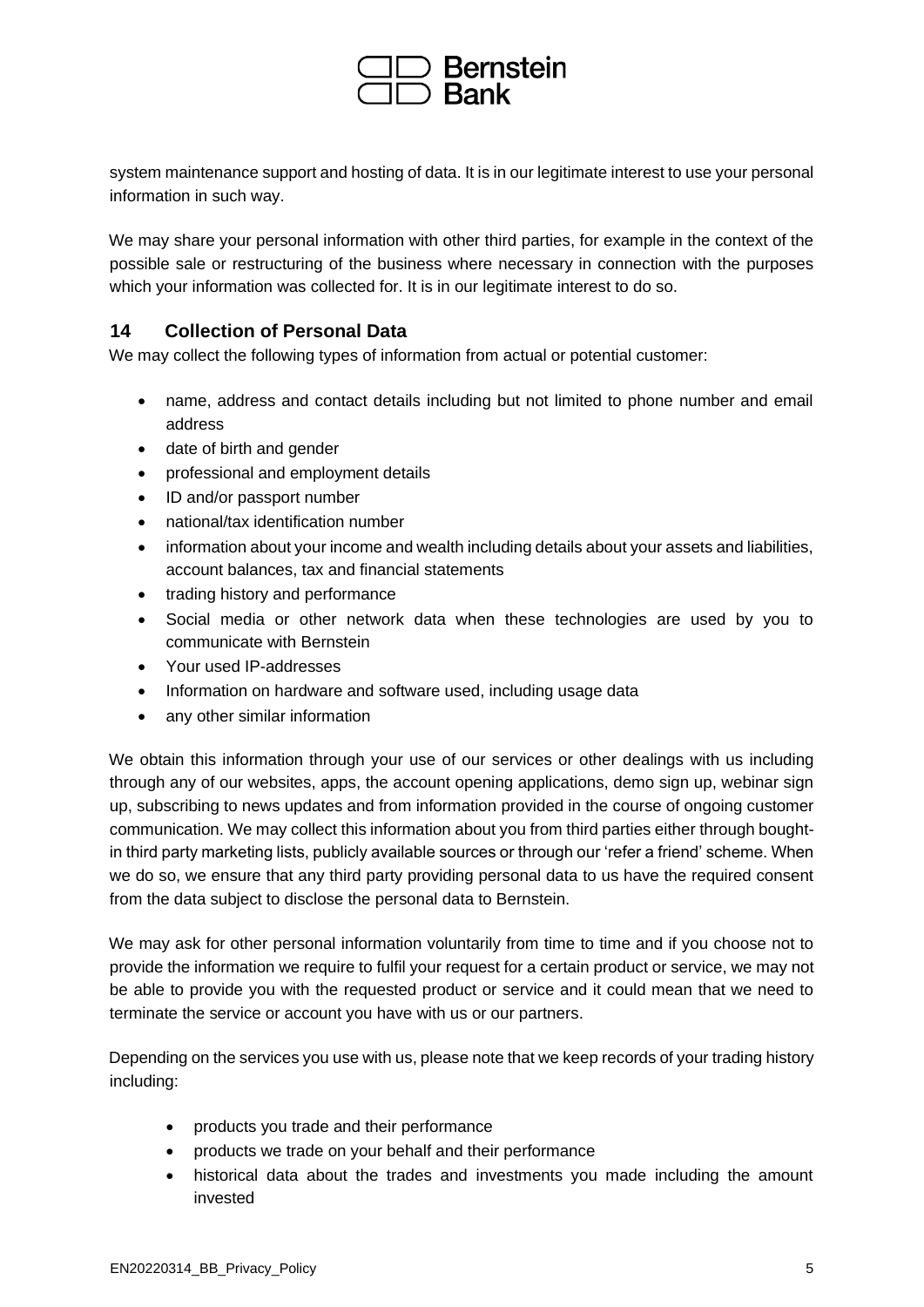

- your preference for certain types of services and products
- information on your trading strategy and trading system, e.g. "Expert Advisor"
- whether you use fixed IP addresses
- your used IP addresses

We may record any communications, electronic, by telephone, in person or otherwise, that we have with you in relation to the services we provide to you and our relationship with you. These recordings will be our sole property and constitute evidence of the communications between us. Any telephone conversation may be recorded without the use of a warning tone or any other further notice. We record calls in order to fulfil our regulatory obligation. Please note that our offices or premises may have CCTV which will record your image.

#### **15 Your Consent**

Where the use of your personal information by us requires your consent, such consent will be provided in accordance with the applicable business terms and conditions or any other contract we may have entered into with you or stipulated in our communication with you from time to time. Where we rely on your consent as our legal basis for processing your personal information, you have the right to withdraw your consent at any time by contacting us using the contact details set out below.

# **16 Disclosure of Personal Data and Transfer outside of the European Economic Area**

We may, in the standard operation of our business, share selected information to the following:

- credit providers, any relevant regulatory, governmental, or law enforcement authority as required by law or as agreed with you
- our insurers, agents, service providers, specialist advisers, suppliers and subcontractors who provide us with insurance, administrative, IT, financial, verification, regulatory, compliance research or other services
- professional advisors such as our solicitors in connection with any ongoing or prospective legal proceedings or in order to establish, exercise or defend our legal rights, and our auditors and accountants in order to satisfy our regulatory and financial reporting obligations
- introducing brokers and affiliates with whom we have a mutual relationship;
- credit reporting and reference agencies
- any member of our group, meaning our subsidiaries, our ultimate holding company and its subsidiaries, and successors in title to our business
- anyone authorised by you

Generally, we require that third parties who handle or obtain your personal information acknowledge the confidentiality of this information, undertake to respect any individual's right to privacy and comply with all the relevant data protection laws and this privacy notice. Where any third party uses your personal data as data controller, such use is not covered by this privacy notice and is not subject to Bernstein's privacy standard and procedures.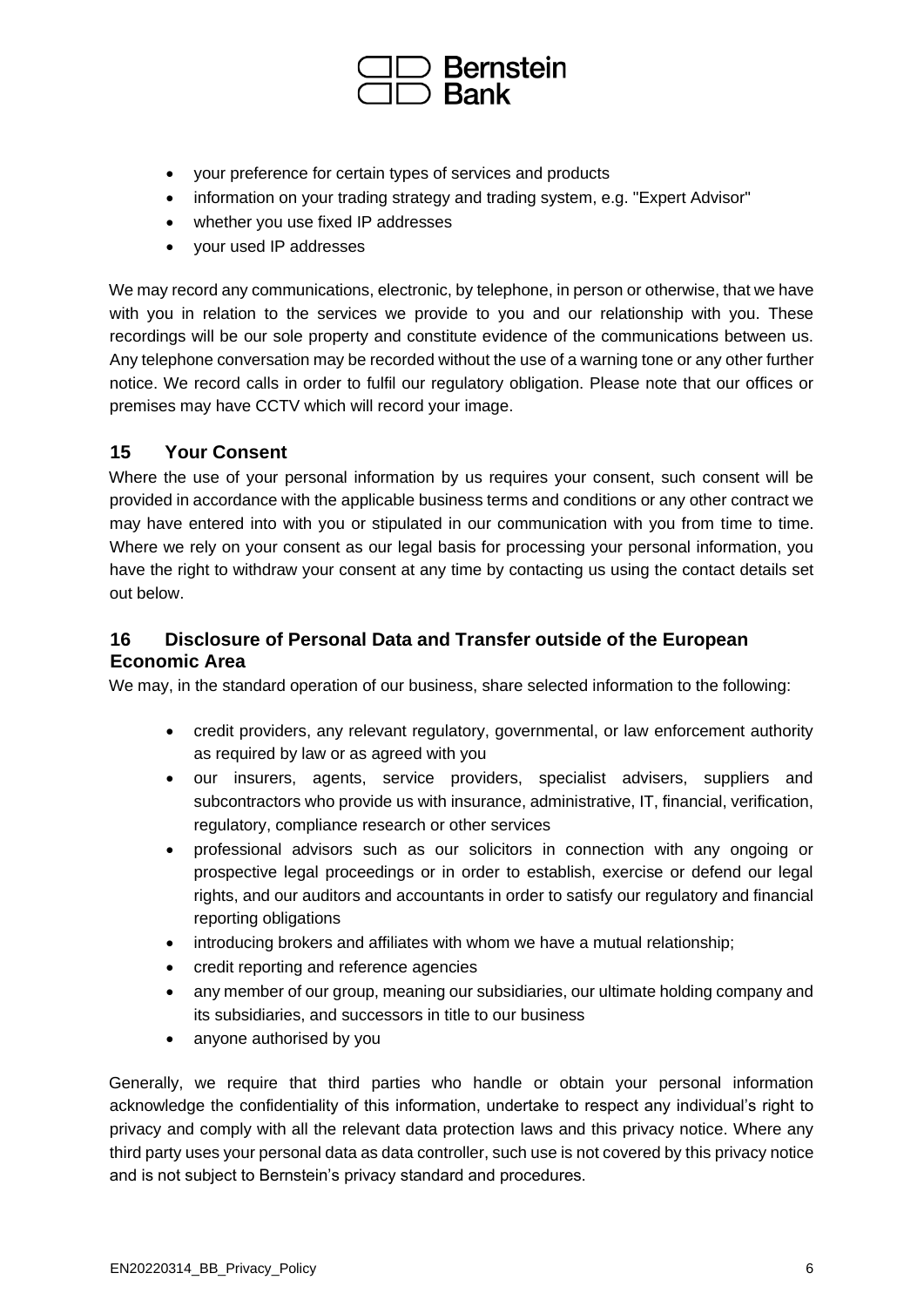

Please note that third parties such as credit reporting and reference agencies may keep a record of any searches and may use the search details to assist other companies in performing their searches.

We may transfer your personal information outside the European Economic Area ("EEA") to other of our group companies as well as processors who are engaged on our behalf. To the extent we transfer your information outside the EEA, we will ensure that the transfer is lawful and that there are appropriate security arrangements.

In order to transfer personal information to third parties in territories where applicable legislation may not be adequate, we will enter into arrangements with such third parties to ensure appropriate and suitable measures based on standard contractual terms and conditions adopted by the European Commission.

Where we make transfers to third parties in the US, we may in some cases rely on applicable standard contractual clauses, binding corporate rules, the EU-US Privacy Shield or any other equivalent applicable arrangements.

# **17 Security and Storage of Personal Information**

Bernstein takes the safeguarding of your data very seriously. Bernstein has taken measures and precautions to protect the security of your personal information. Our employees understand to respect the confidentiality of your personal information. We have a Security Officer to ensure our compliance with this privacy policy and applicable laws and regulations.

We hold personal information in secure computer storage facilities, paper-based files, and/or other records. When we consider that personal information is no longer needed, we will remove any details that will identify you and we will securely destroy the records. Please note that we are subject to certain laws and regulations which require us to retain a copy of the documents we used to comply with our customer due diligence obligations, and supporting evidence and records of transactions with you and your relationship with us for a minimum period of five (5) years after our relationship with you has terminated. Personal information held in the form of a deed might be subject to a longer storage period of twelve (12) years after our relationship with you has terminated. If we hold any personal information in the form of a recorded communication, by telephone, electronic, in person or otherwise, this information will be held in line with local regulatory requirements which will either be five (5) or ten (10) years after our relationship with you has terminated. Where you have opted out of receiving marketing communications, we will hold your details on our suppression list so that we know you do not want to receive these communications.

#### **18 Cookies**

A cookie is a small piece of text stored on your computer or device when you visit a website or an app. We use cookies on our websites and apps to provide you with more relevant and effective experience. For further information about cookies please refer to our website.

#### **19 Technology Improvements**

We want to provide you with better and improved experience through constant technology development. This may result in a change to the way in which personal information is collected or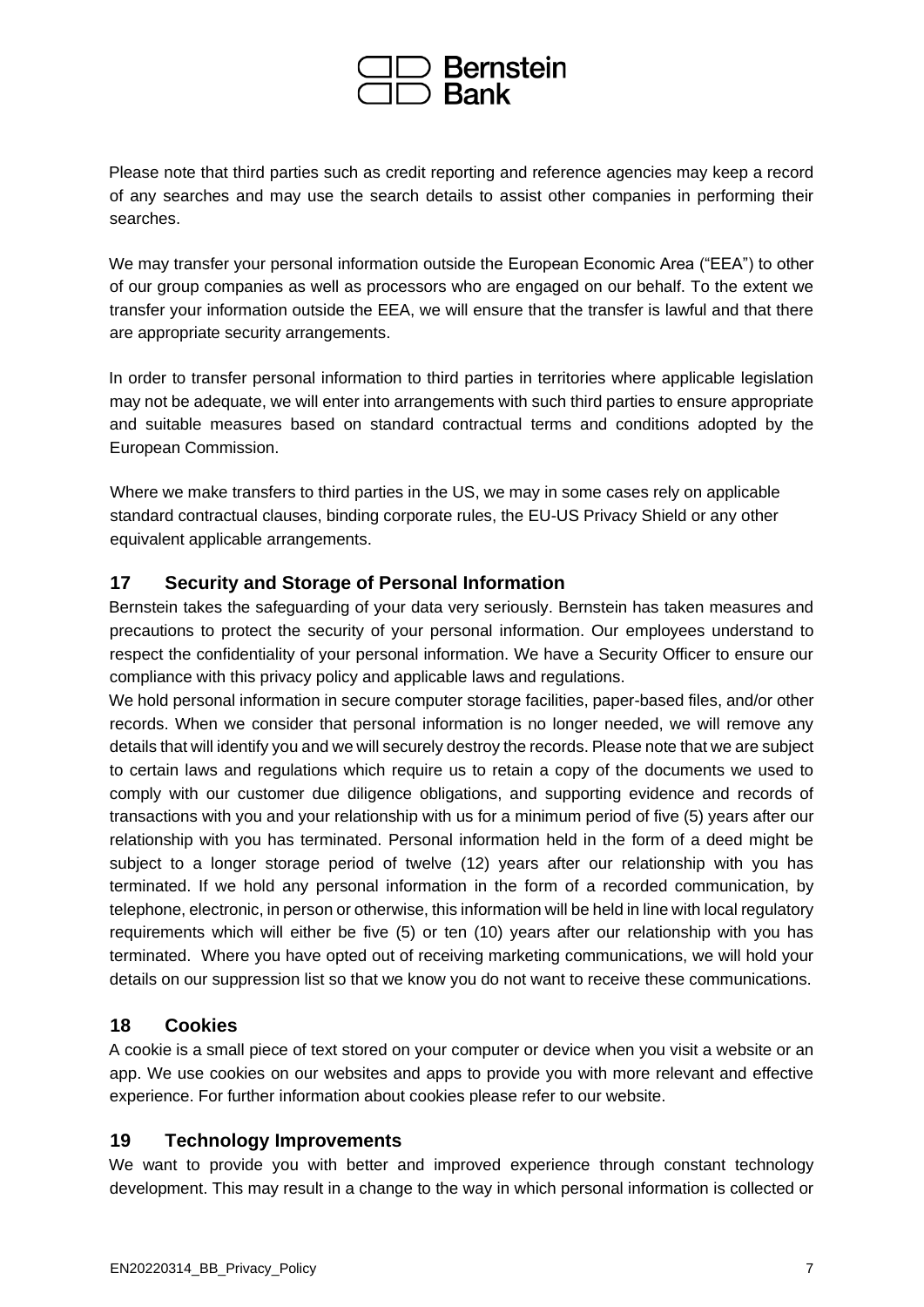

used. The impact of any technology changes which may affect your privacy will be notified in this privacy notice at the time of change.

# **20 Links to Third Party Websites**

Our websites or apps may have links to external third party websites. Please note that third party websites are not covered by this privacy notice and those websites are not subject to Bernstein's privacy standards and procedures. Please check with each third party regarding their privacy standards and procedures.

# **21 Your Rights**

Data protection law gives you a number of rights when it comes to personal information we hold about you.

Under certain circumstances, by law you have the right to:

- Be informed in a clear, transparent and easily understandable way about how we use your personal information and about your rights. This is why we are providing you with the information in this notice. If you require any further information about how we use your personal information, please let us know.
- Request access to your personal information (commonly known as a "data subject access request"). This enables you to receive a copy of the personal information we hold about you and to check that we are lawfully processing it.
- Request correction of the personal information that we hold about you. This enables you to have any incomplete or inaccurate information we hold about you corrected.
- Request erasure of your personal information. This enables you to ask us to delete or remove personal information where there is no good reason for us continuing to process it (for instance, we may need to continue using your personal data to comply with our legal obligations). You also have the right to ask us to delete or remove your personal information where you have exercised your right to object to processing (see below).
- Object to processing of your personal information where we are relying on a legitimate interest (or those of a third party) and there is something about your particular situation which makes you want to object to us using your information on this basis and we do not have a compelling legitimate basis for doing so which overrides your rights, interests and freedoms (for instance, we may need it to defend a legal claim). You also have the right to object where we are processing your personal information for direct marketing purposes.
- Request the restriction of processing of your personal information. This enables you to ask us to suspend the processing of personal information about you, for example if you want us to establish its accuracy or the reason for processing it.
- Request the transfer of your personal information to another party where you provided it to us and we are using it based on your consent, or to carry out a contract with you, and we process it using automated means.
- Withdraw consent. In the limited circumstances where we are relying on your consent (as opposed to the other bases set out above) to the collection, processing and